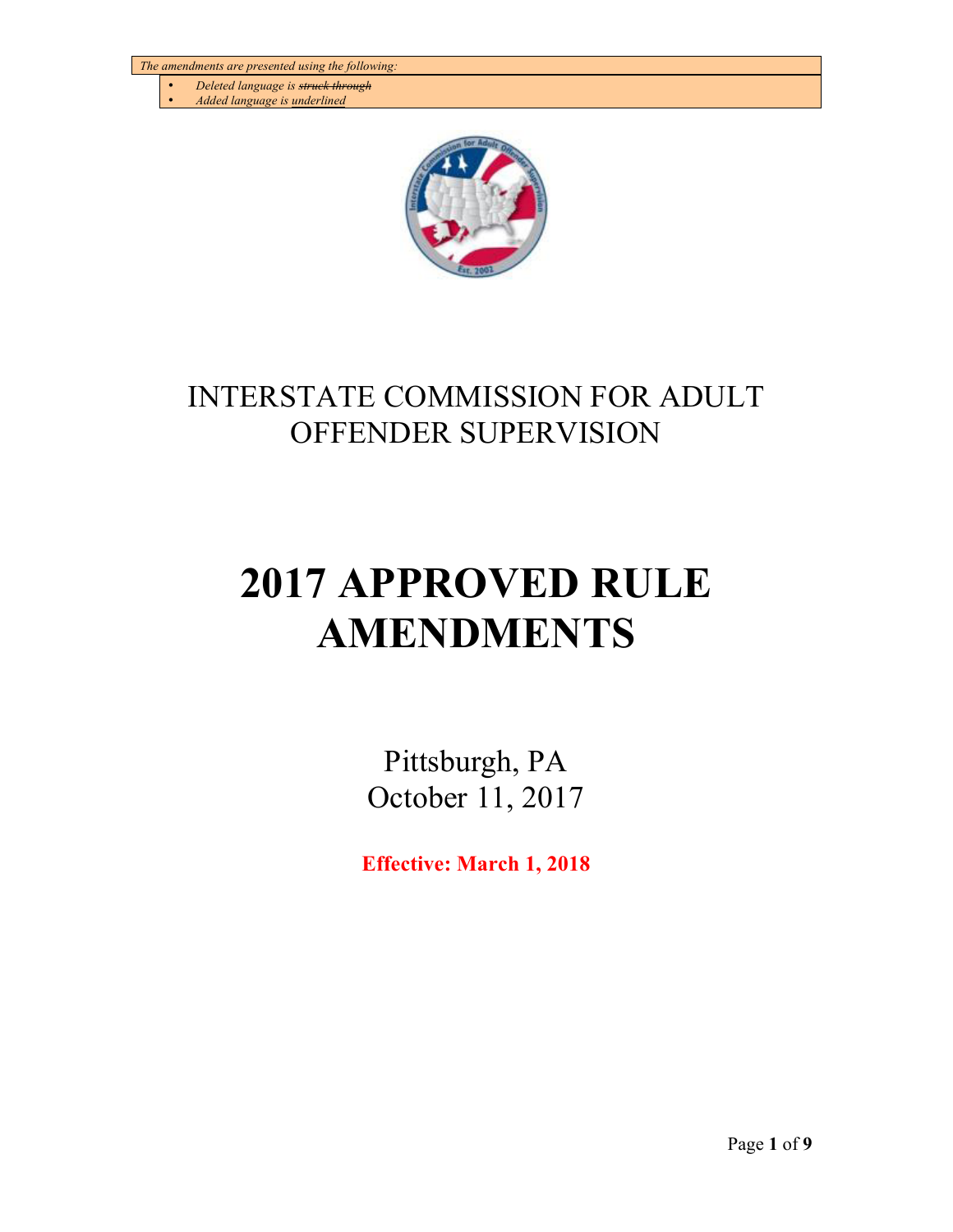- *Deleted language is struck through*
- *Added language is underlined*

#### **Summary of Amendments:**

- *Rules 2.104 & Rule 3.107 (East Region & Rules Committee)*
- *Rule 3.101-1 (East Region)*
- *Rule 3.108-1 (Rules Committee)*
- *Rule 4.111(a) (East Region & Rules Committee)*
- *Rule 3.104 & 4.111(b) (East Region & Rules Committee)*
- *Rule 4.111(b)(c)(d) (East Region & Rules Committee)*
- *Rule 4.111(e) (Midwest Region)*

## Rules 2.104 & Rule 3.107 (East Region & Rules Committee)

## *Rule 2.104 Forms*

- (a) States shall use the forms or electronic information system authorized by the commission.
- (b) The sending state shall retain the original forms containing the offender's signature until the termination of the offender's term of compact supervision.
- (c) Section (a) shall not be construed to prohibit written, electronic or oral communication between compact offices.

## *Rule 3.107 Transfer request*

- (a) A transfer request for an offender shall be transmitted through the electronic information system authorized by the commission and shall contain:
	- (1) transfer request form;
	- (1) A narrative description of the instant offense in sufficient detail to describe the circumstances, type and severity of offense and whether the charge has been reduced at the time of imposition of sentence;
	- (2) photograph of offender;
	- (3) conditions of supervision;
	- (4) any orders restricting the offender's contact with victims or any other person;
	- (5) any known orders protecting the offender from contact with any other person;
	- (6) information as to whether the offender is subject to sex offender registry requirements in the sending state along with supportive documentation;
	- (7) pre-sentence investigation report, unless distribution is prohibited by law or it does not exist;
	- (8) information as to whether the offender has a known gang affiliation, and the gang with which the offender is known to be affiliated;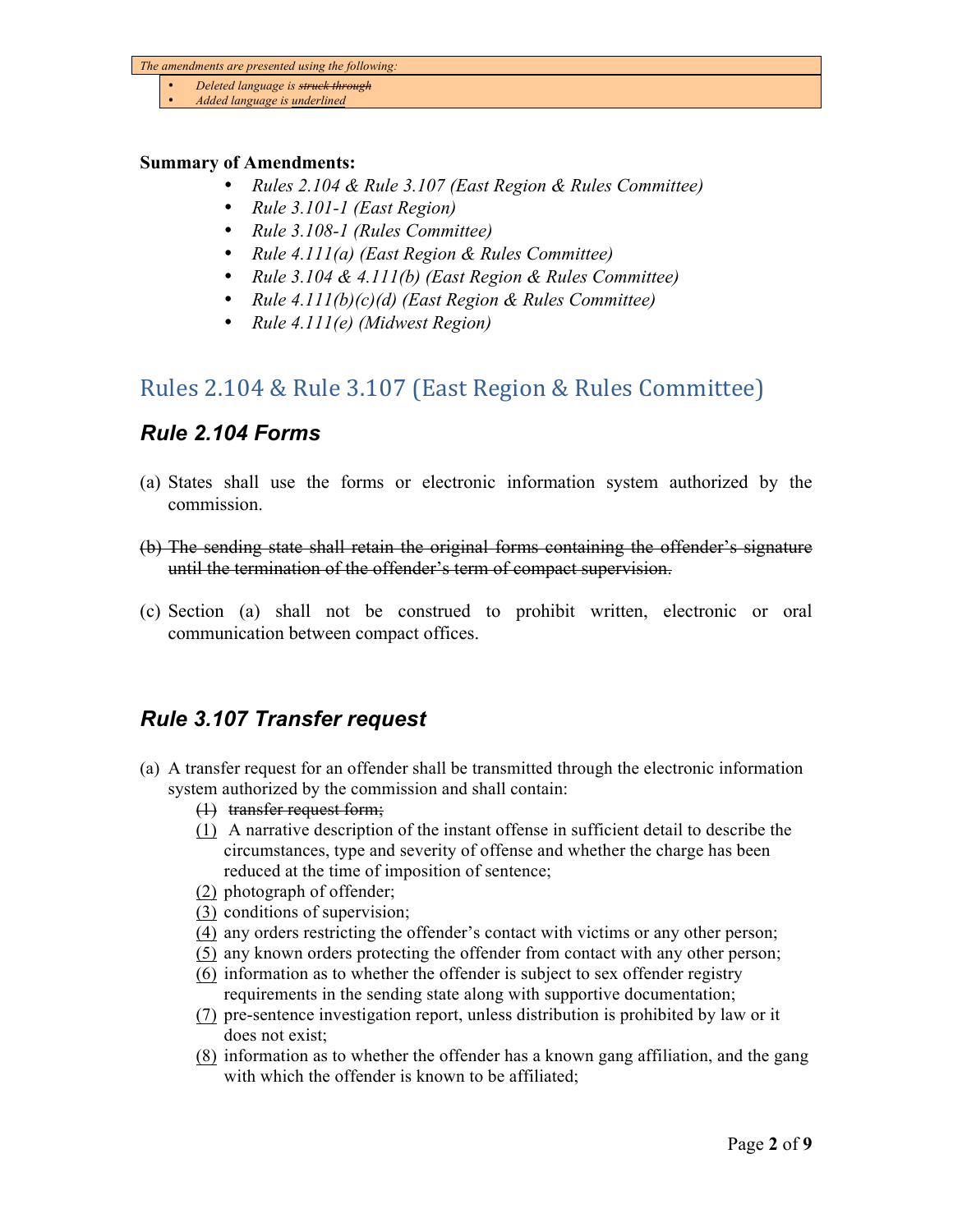- *Deleted language is struck through*
- *Added language is underlined*
	- (9) supervision history, if the offender has been on supervision for more than 30 calendar days at the time the transfer request is submitted;
	- (10) information relating to any court-ordered financial obligations, including but not limited to, fines, court costs, restitution, and family support; the balance that is owed by the offender on each; and the address of the office to which payment must be made.
	- (11) summary of prison discipline and mental health history during the last 2 years, if available, unless distribution is prohibited by law.
- (b) The original signed Offender Application for Interstate Compact Transfer shall be maintained in the sending state. A copy of the signed Offender Application for Interstate Compact Transfer shall be attached to the transfer request.
- (c) Additional documents, necessary for supervision in the receiving state, such as the Judgment and Commitment, may be requested from the sending state following acceptance of the offender. The sending state shall provide the documents within no more than 30 calendar days from the date of the request, unless distribution is prohibited by law or a document does not exist.

#### **Justification:**

Many jurisdictions nationwide are moving toward a paperless system. Proposal provides an option for the sending state to retain originals if they choose. Requiring a 'paperless' state to create a folder just to save a printed copy of an Application for Interstate Transfer form is in direct conflict with what they are trying to achieve.

## Rule 3.101-1 (East Region)

## *Rule 3.101-1 Mandatory reporting instructions and transfers of military, families of military, family members employed, employment transfer, and veterans for medical or mental health services*

- (a) At the discretion of the sending state, an offender shall be eligible for transfer of supervision to a receiving state under the compact, and the receiving state shall accept transfer for:
	- (1) *Transfers of military members-* An offender who is a member of the military and has been deployed by the military to another state, shall be eligible for reporting instructions and transfer of supervision. A copy of the military orders or other proof of deployment for the military member shall be provided at the time of the request.
	- (2) *Transfer of offenders who live with family who are members of the military* An offender who meets the criteria specified in Rules 3.101 (a), (b),  $\&$  (c) and (e)(2)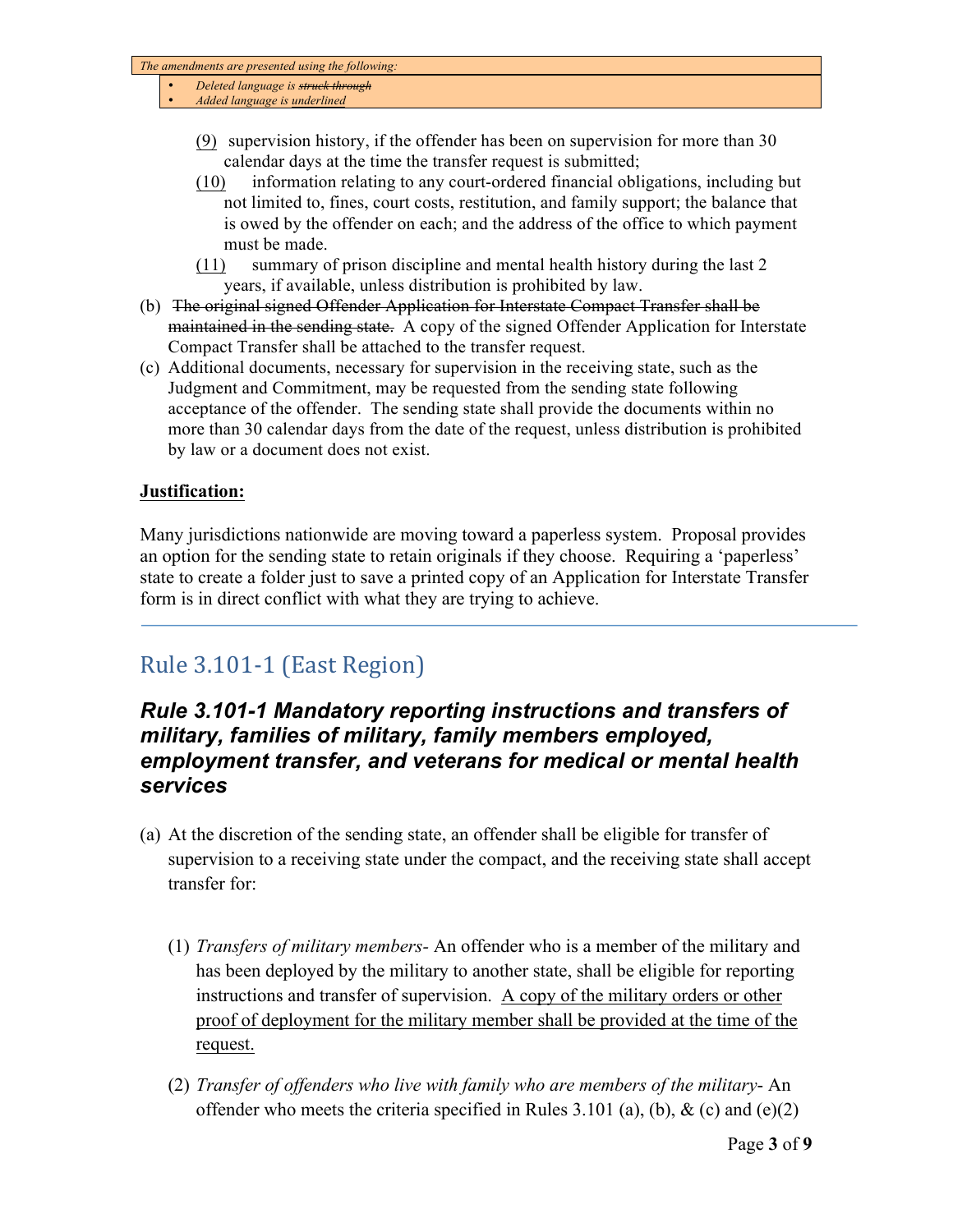- *Deleted language is struck through*
- *Added language is underlined*

and who lives with a family member who has been deployed to another state, shall be eligible for reporting instructions and transfer of supervision, provided that the offender will live with the military member in the receiving state. A copy of the military orders or other proof of deployment for the military member shall be provided at the time of the request.

- (3) *Employment transfer of family member to another state-* An offender who meets the criteria specified in Rules 3.101 (a), (b),  $\&$  (c) and (e)(2) and whose family member, with whom he or she resides, is transferred to another state by their fulltime employer, at the direction of the employer and as a condition of maintaining employment, shall be eligible for reporting instructions and transfer of supervision, provided that the offender will live with the family member in the receiving state. Documentation from the current employer noting the requirements shall be provided at the time of the request.
- (4) *Employment transfer of the offender to another state* An offender who meets the criteria specified in Rules 3.101 (a), (b),  $\&$  (c) and is transferred to another state by their full-time employer, at the direction of the employer and as a condition of maintaining employment shall be eligible for reporting instructions and transfer of supervision. Documentation from the current employer noting the requirements shall be provided at the time of the request.
- (5) *Transfers of veterans for medical or mental health services-* An offender who meets the criteria specified in Rules 3.101 (a), (b),  $\&$  (c) and who is a veteran of the United States military services who is eligible to receive health care through the United States Department of Veterans Affairs, Veterans Health Administration and is referred for medical and/or mental health services by the Veterans Health Administration to a regional Veterans Health Administration facility in the receiving state shall be eligible for reporting instructions and transfer of supervision provided:
	- (A)the sending state provides documentation to the receiving state of the medical and/or mental health referral; and
	- (B) the transfer of supervision will be accepted if the offender is approved for care at the receiving state Veterans Health Administration facility.
- (b) The receiving state shall issue reporting instructions no later than 2 business days following receipt of such a request from the sending state.
- (c) If the receiving state rejects the transfer request for an offender who has been granted reporting instructions and has arrived in the receiving state, the receiving state shall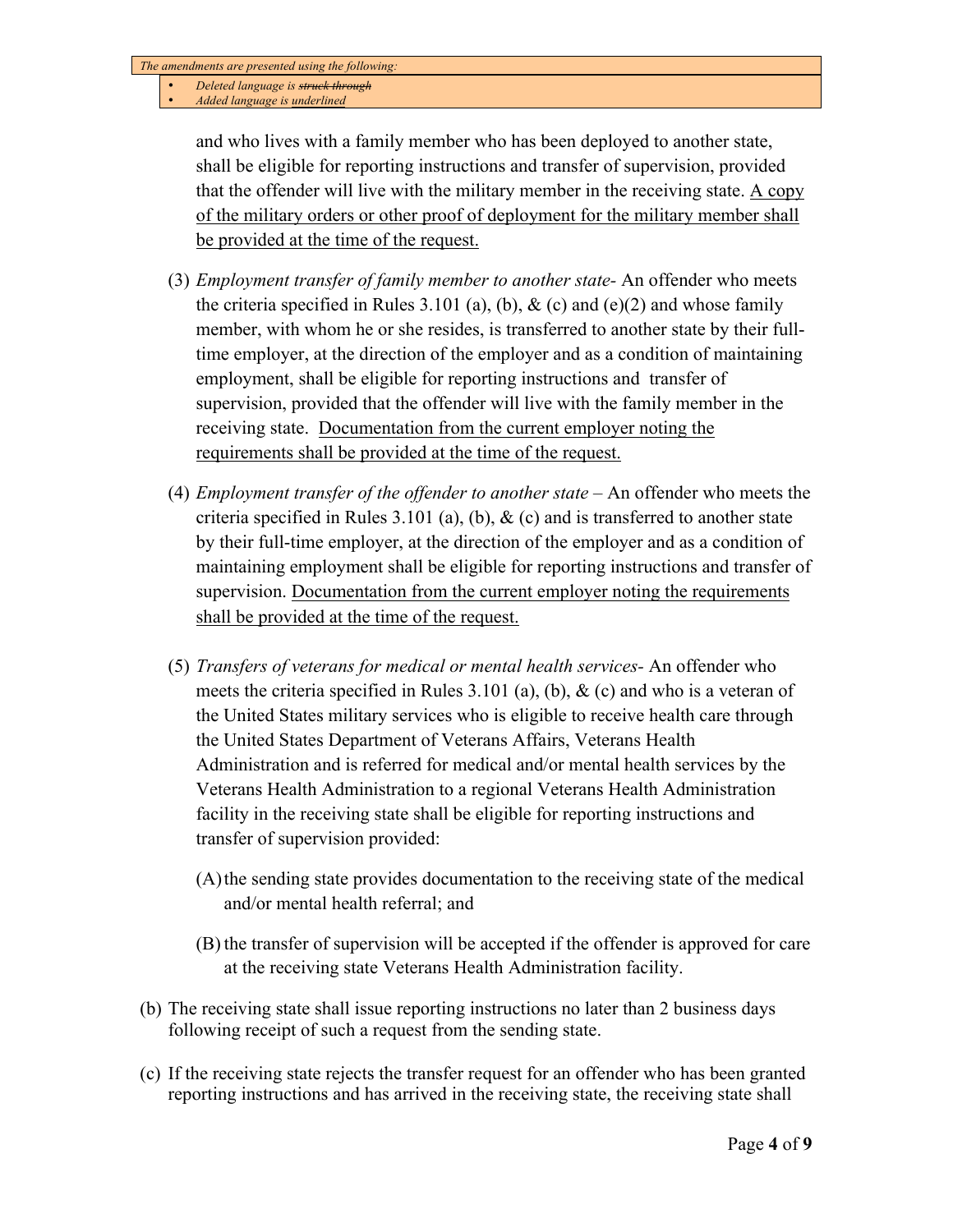- *Deleted language is struck through*
- *Added language is underlined*

initiate the offender's return to the sending state under the requirements of Rule 4.111.

(d) If the sending state fails to send a completed transfer request by the  $15<sup>th</sup>$  business day for an offender who has been granted reporting instructions and has arrived in the receiving state, the receiving state may initiate the offender's return to the sending state under the requirements of Rule 4.111.

#### **Justification:**

A high percentage of these requests are found to not meet the requirements of these rules once documentation is received. It is incumbent upon the sending state to provide documentation as part of the request.

## Rule 3.108-1 (Rules Committee)

## *Rule 3.108-1 Victims' right to be heard and comment*

(a) When an offender submits a request to transfer to a receiving state or a subsequent receiving state, or to return to a sending state, the victim notification authority in the sending state shall, at the time of notification to the victim as required in Rule 3.108 (a), inform victims of the offender of their right to be heard and comment. Victims of the offender have the right to be heard regarding their concerns relating to the transfer request for their safety and family members' safety. Victims have the right to contact the sending state's interstate compact office at any time by telephone, telefax, or conventional or electronic mail regarding their concerns relating to the transfer request for their safety and family members' safety. The victim notification authority in the sending state shall provide victims of the offender with information regarding how to respond and be heard if the victim chooses.

(b)

- (1) Victims shall have  $10 \text{ 15}$  business days from receipt of notice required in Rule 3.108-1 (a) to respond to the sending state. Receipt of notice shall be presumed to have occurred by the 5th business day following its sending.
- (2) The receiving state shall continue to investigate the transfer request while awaiting response from the victim.
- (c) Upon receipt of the comments from victims of the offender, the sending state shall consider comments regarding their concerns relating to the transfer request for their safety and family members' safety. Victims' comments shall be confidential and shall not be disclosed to the public. The sending state or receiving state may impose special conditions of supervision on the offender, if the safety of the offender's victims or family members of victims is deemed to be at risk by the approval of the offender's request for transfer.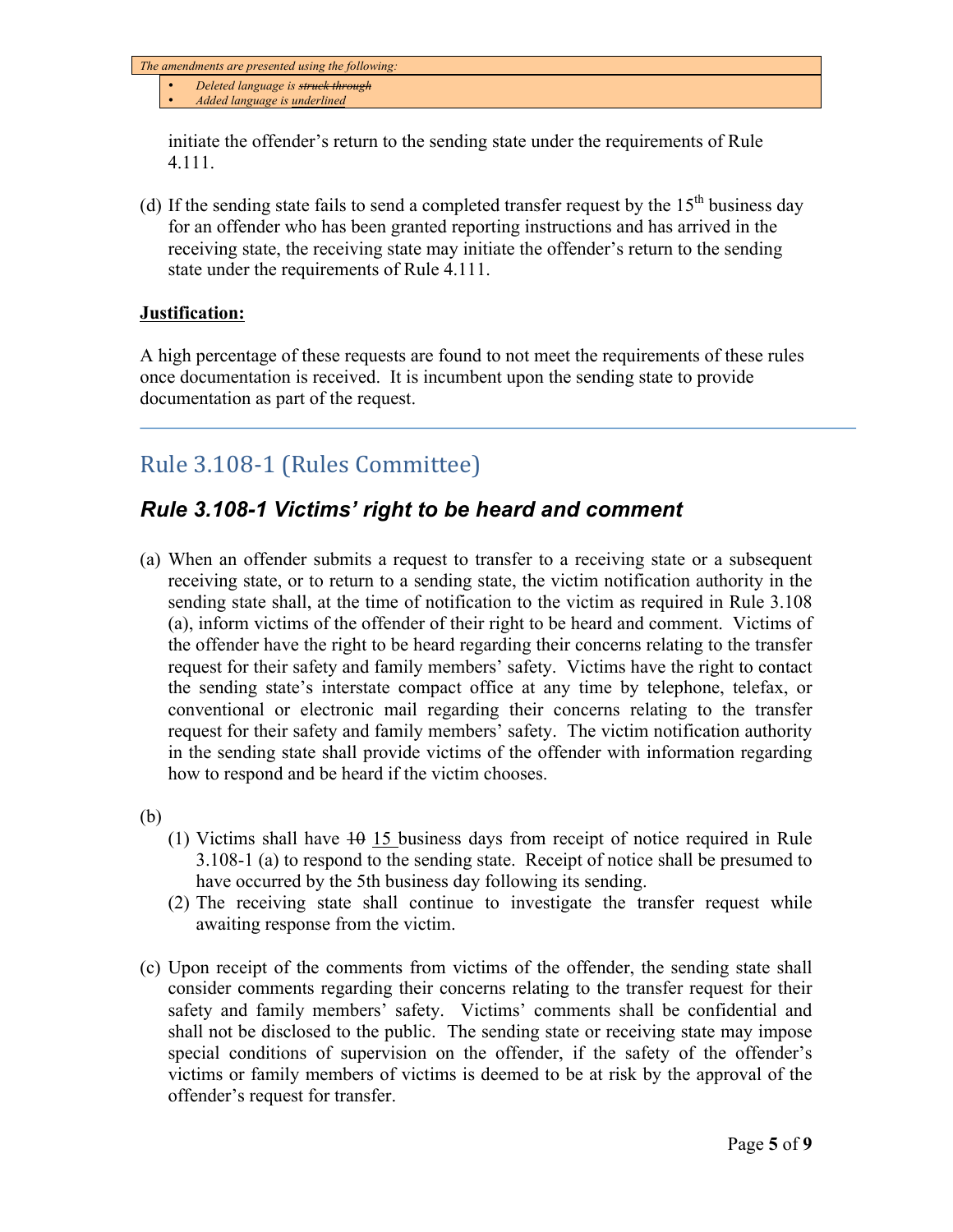- *Deleted language is struck through*
- *Added language is underlined*
- (d) The sending state shall respond to the victim no later than 5 business days following receipt of victims' comments, indicating how victims' concerns will be addressed when transferring supervision of the offender.

#### **Justification:**

Victims should have 15 days as the victim may need to process the implication and impact as well as the initial emotion that may occur. This would provide for a total of 20 days. Rules provide time frames for compact offices of 30 days in many rules and offenders may request expedited instructions and travel with 7 days. Victims deserve and it should be their right to have additional time if they need it.

Rule 4.111(a) (East Region & Rules Committee)

Rule  $3.104 \& 4.111(b)$  (East Region & Rules Committee)

Rule  $4.111(b)(c)(d)$  (East Region & Rules Committee)

## Rule 4.111(e) (Midwest Region)<sup>\*</sup> due to other amendments now *4.111 (f)*

## *Rule 3.104 Time allowed for investigation by receiving state*

- (a) A receiving state shall complete investigation and respond to a sending state's request for an offender's transfer of supervision no later than the  $45<sup>th</sup>$  calendar day following receipt of a completed transfer request in the receiving state's compact office.
- (b) If a receiving state determines that an offender transfer request is incomplete, the receiving state shall notify the sending state by rejecting the transfer request with the specific reason(s) for the rejection. If the offender is in the receiving state with reporting instructions, those instructions shall remain in effect provided that the sending state submits a completed transfer request within 15 business days following the rejection.
- (c) If a receiving state determines that an offender's plan of supervision is invalid, the receiving state shall notify the sending state by rejecting the transfer request with specific reason(s) for the rejection. If the receiving state determines there is an alternative plan of supervision for investigation, the receiving state shall notify the sending state at the time of rejection. If the offender is in the receiving state with reporting instructions, those instructions shall remain in effect provided that the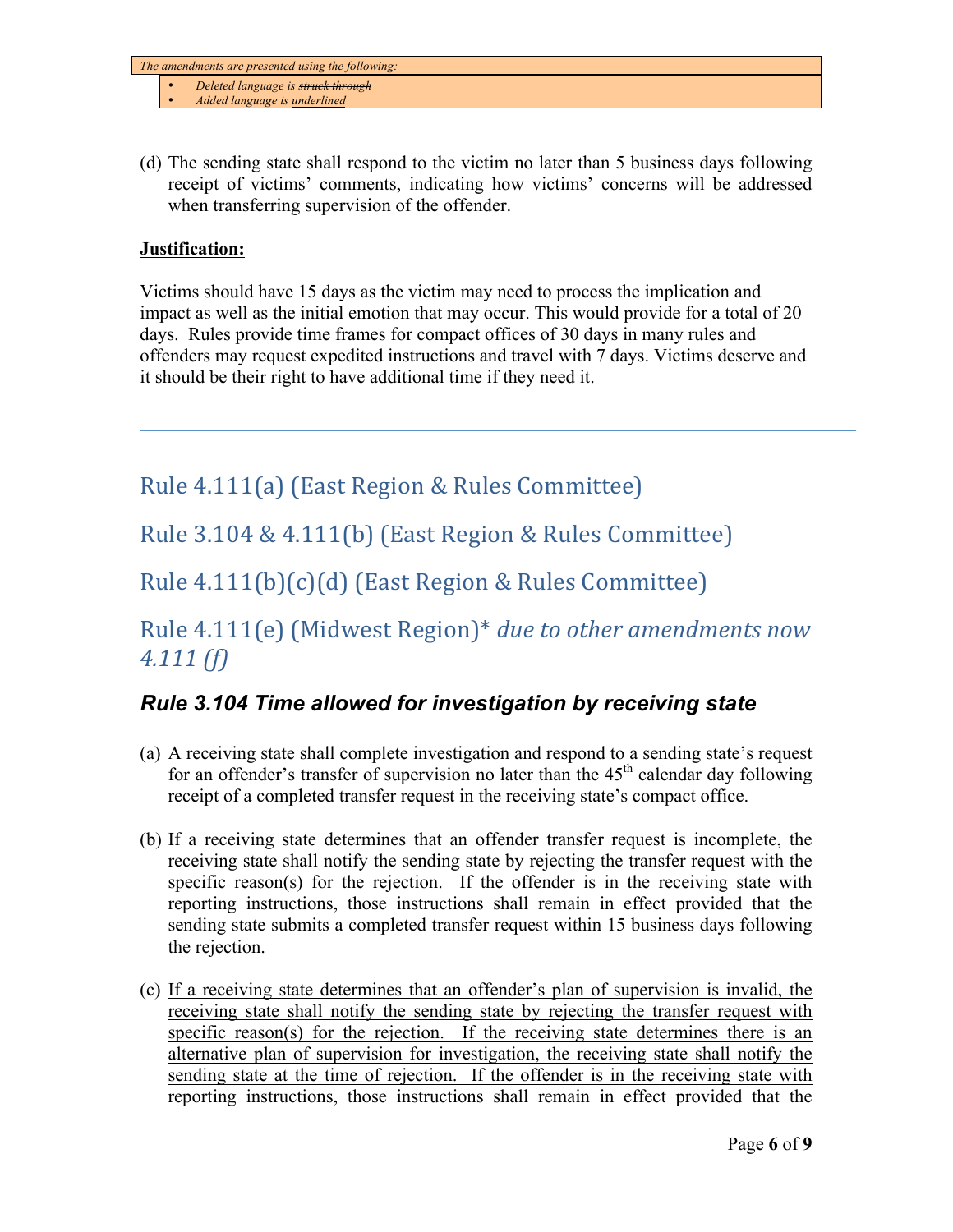• *Deleted language is struck through*

• *Added language is underlined*

sending state submits a completed transfer request with the new plan of supervision within 15 business days following the rejection.

## *Rule 4.111 Offenders returning to the sending state*

- (a) For an offender returning to the sending state, the receiving state shall request reporting instructions, unless the offender is under active criminal investigation or is charged with a subsequent criminal offense in the receiving state. The receiving state shall provide the sending state with the reason(s) for the offender's return. The offender shall remain in the receiving state until receipt of reporting instructions.
- (b) If the receiving state rejects the transfer request for an offender who has arrived in the receiving state with approved granted reporting instructions under Rules 3.101-1, 3.101-3, 3.103 or 3.106, the receiving state shall, upon submitting notice of rejection, submit a request for return reporting instructions within 7 business days, unless 3.104 (b) or (c) applies or if the location of the offender is unknown, conduct activities pursuant to Rule 4.109-2.
- (c) Except as provided in subsection  $(d)(e)$ , the sending state shall grant the request and provide reporting instructions no later than 2 business days following receipt of the request for reporting instructions from the receiving state. The sending state instructions shall direct the offender to return to the sending state within 15 business days from the date the request was received. of the reporting instructions request.
- (d) The receiving state shall provide the offender reporting instructions and determine the offender's intended departure date. If unable to locate the offender to provide the reporting instructions, the receiving state shall conduct activities pursuant to Rule 4.109-2.
- (e) In a victim sensitive case, the sending state shall not provide reporting instructions until the victim notification provisions of Rule  $3.108$  (b)(1)(C) have been followed.
- (f) The receiving state retains authority to supervise the offender until the offender's directed departure date or issuance of the sending state's warrant. Upon departing, the receiving state shall notify the sending state as required in Rule 4.105 (a) and submit a case closure as required by Rule  $4.112$  (a)(5). The sending state shall notify the receiving state of the offender's arrival or failure to arrive as required by Rule 4.105 (b) prior to validating the case closure notice.
- (g) If the offender does not return to the sending state as ordered, the sending state shall issue a warrant no later than 10 business days following the offender's failure to appear in the sending state.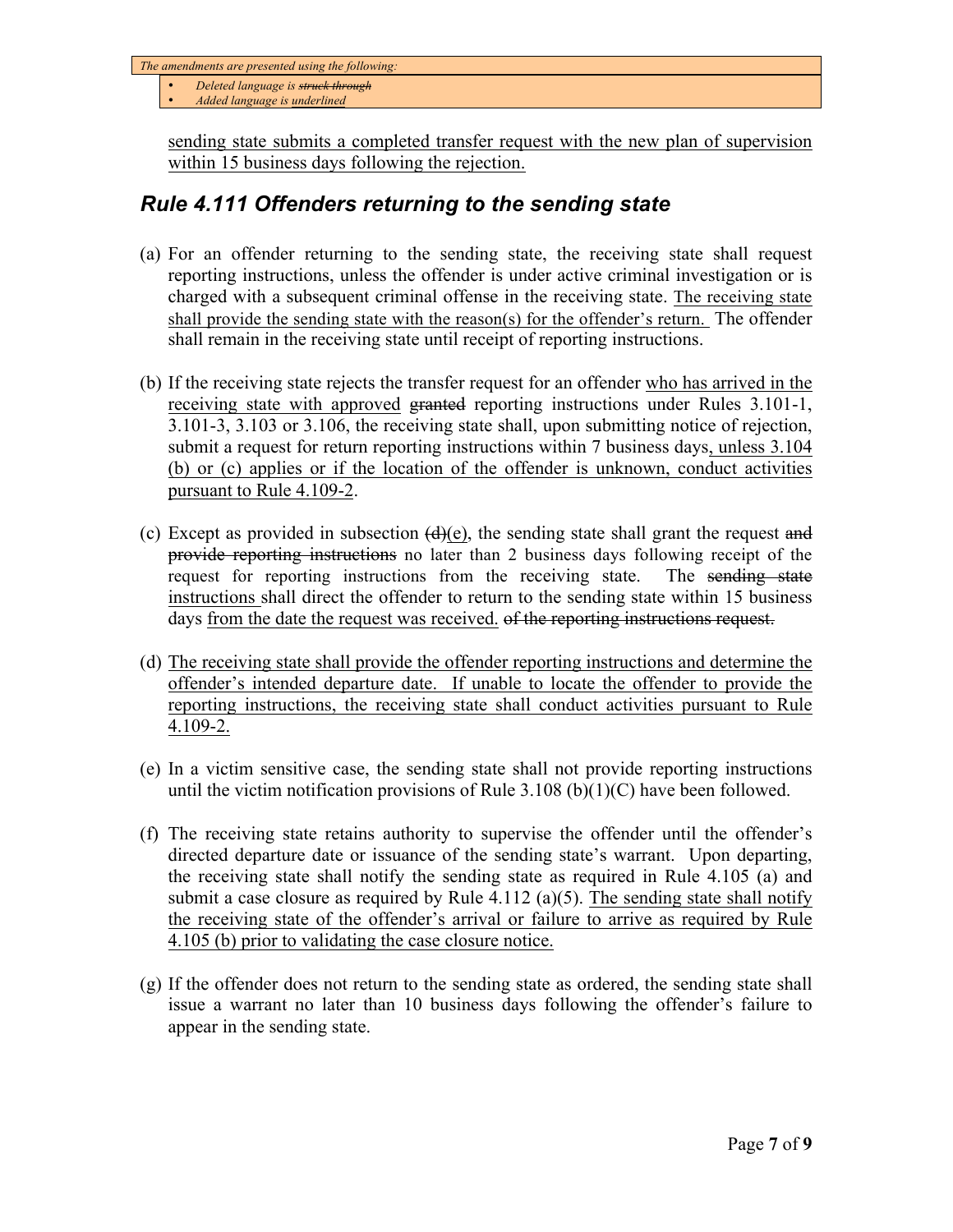- *Deleted language is struck through*
- *Added language is underlined*

#### **Justification:**

**Reason(s) for the offender's return 4.111 (a):** Currently, when a sending state receives a RFRI for a transferred offender returning to the sending state, there is no requirement for the receiving state to explain why the offender is returning. This rule change will assist in transitioning the offender back to the sending state, will improve safety for the community and victim(s), assist in addressing the offender's needs, their plan of supervision and provide the best chance of success for the offender. This information would be valuable to have and prevents the sending state from having to rely on the offender's version only. This can be achieved through an ICOTS enhancement, Compact Action Request or other means of communication between compact offices.

#### **Creates allowance for resubmittal without requiring offender's return 3.104 & 4.111 (b):**

Currently, the only time an offender is allowed to remain in the receiving state after receiving a rejection is when the offender is there with granted reporting instructions and the rejection is due to an incomplete TREQ (Rule 3.104(b)). In that instance, the offender's reporting instructions will remain in effect provided the sending state submits a completed TREQ within 15 business days following the rejection. However, if the offender's TREQ is rejected for any other reason, i.e. some aspect of the offender's plan of supervision is found to be unacceptable, the current rule requires the receiving state to initiate the offender's return within 7 business days of submitting the rejection, even if the offender has another plan of supervision to propose. With the current way the rule is written, the receiving state has no discretion to allow an offender to remain in the receiving state with granted reporting instructions while the sending state resubmits an alternative plan of supervision for investigation after receiving a rejection.

**Clarifies receiving state responsibilities to supervise and provide instructions to return 4.111 (b), (c) & (d):** This rule proposal clarifies that the sending state issues the reporting instructions and provides the date the offender is to return to the sending state. This proposal also clarifies that the receiving state is responsible to provide the instructions to the offender who has previously arrived pursuant to approved reporting instructions and to determine the intended departure date. If unable to provide the instructions or the offender's location is determined unknown after arriving in the receiving state pursuant to initial approved reporting instructions, the receiving state shall follow steps in Rule 4.109-2 in an attempt to locate the offender.

**Clarifies responsibility of confirming offender's return 4.111 (e) (now (f)):** When an offender returns to the sending state on approved reporting instructions, the Notice of Departure is submitted upon the offender's departure by the receiving state per Rule 4.111 (e). Rule 4.112 provides the receiving state may close its supervision of an offender and cease supervision upon Rule 4.112 (a)(5) return to sending state. Since it is not explicitly referred to in Rule 4.111, the receiving state may not receive confirmation of the offender's return as required in Rule 4.105. Although the Case Closure Notice reply may include this information when it is submitted to the receiving state, which by Rule must occur within 10 business days of receipt, there is no requirement the offender's arrival or failure to arrive be documented.

The Training Committee made efforts to address this through Rule Amendment training in 2016 by emphasizing that states should verify the offender's return and submit a Notice of Arrival or